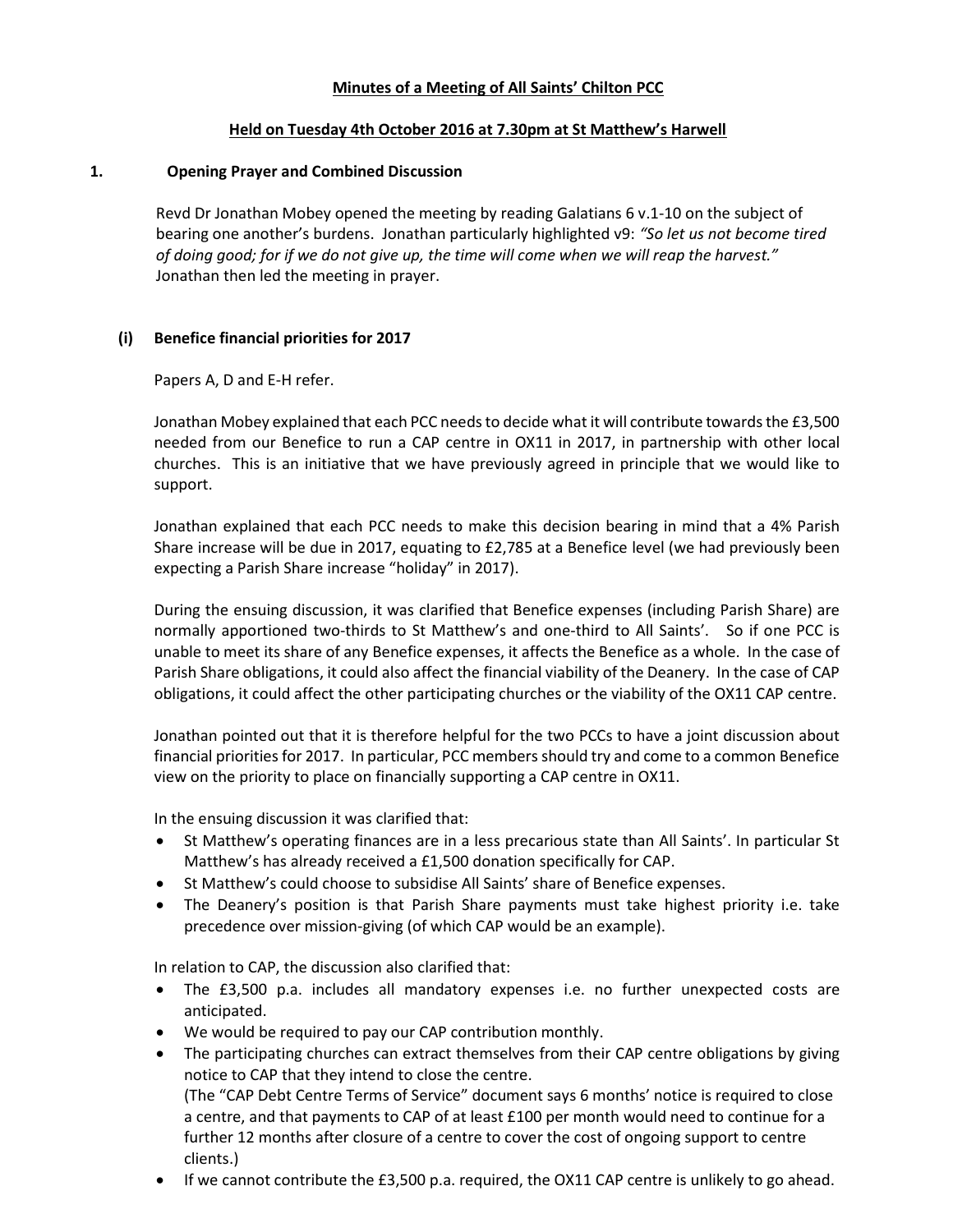- As far as we know, the other two OX11 churches are able to find their share of the money.
- There is likely to be pressure to increase our annual contribution in due course maybe after a year or two. Initially, the Wallingford churches would continue with their current level of financial support for the CAP centre in OX10; the OX11 churches would simply cover the additional costs of running the OX11 centre as a satellite of the OX10 centre. But in the longer term it would be more equitable to share the costs more evenly between the OX11 and OX10 centres, if possible.
- It is possible that other local churches might come on board with the OX11 CAP centre in future and thus help to share the financial burden, but we shouldn't rely on this.
- We could fundraise retrospectively to help cover CAP financial commitments, including amongst the wider community. It was acknowledged that there is widespread agreement in society as a whole that it is in everyone's interest to constructively help people to extract themselves from being in unsustainable debt and to help people to avoid such debt in future. It was also acknowledged that there are many people in our area who might be willing to support a local endeavour such as this. We could also apply for grants.

There was some discussion about whether expenditure on a CAP centre should come out of our World Missions budgets, despite CAP's local focus. Some advocated this suggestion. Others disagreed and felt that we should focus that budget on supporting mission in the developing world, given the relative economic prosperity of even the most disadvantaged members of UK society, and that we have an on-going obligation to our long-term world mission partners.

In the ensuing discussion, there was enthusiasm amongst members of both PCCs for giving the OX11 CAP centre a high financial priority, provided that we can also meet our Parish Share obligations. For example, Jonathan Mobey expressed his sense that God does seem to be leading us towards supporting a CAP centre. For instance, the inter-denominational partnership aspect is very positive thing.

As an indication for the subsequent individual PCC meetings, Jonathan Mobey asked for a nonbinding show of hands in favour of the Benefice allocating £3,500 to the CAP project in 2017. The result was 21 in favour, 1 against and 2 abstentions.

### (ii) Ministry apprentice/intern

Jonathan Mobey said that there is no progress on appointing an apprentice, and that the advert is still running with an open deadline for applications.

Jonathan also clarified that the intention is to continue to run the advert until Christmas and to review the situation again at that point. Jonathan said that he was pessimistic about finding a suitable appointee unless we take a radically different approach to publicising the post.

In response to a question from Gordon Gill, Carina Lobley (All Saints' PCC) said that the Science & Faith project could re-allocate the £3k for staff costs in the grant we received to other aspects of the project e.g. physical resources. Carina also said that we would need to return any unspent portion of the grant.

The PCCs then separated, to continue individually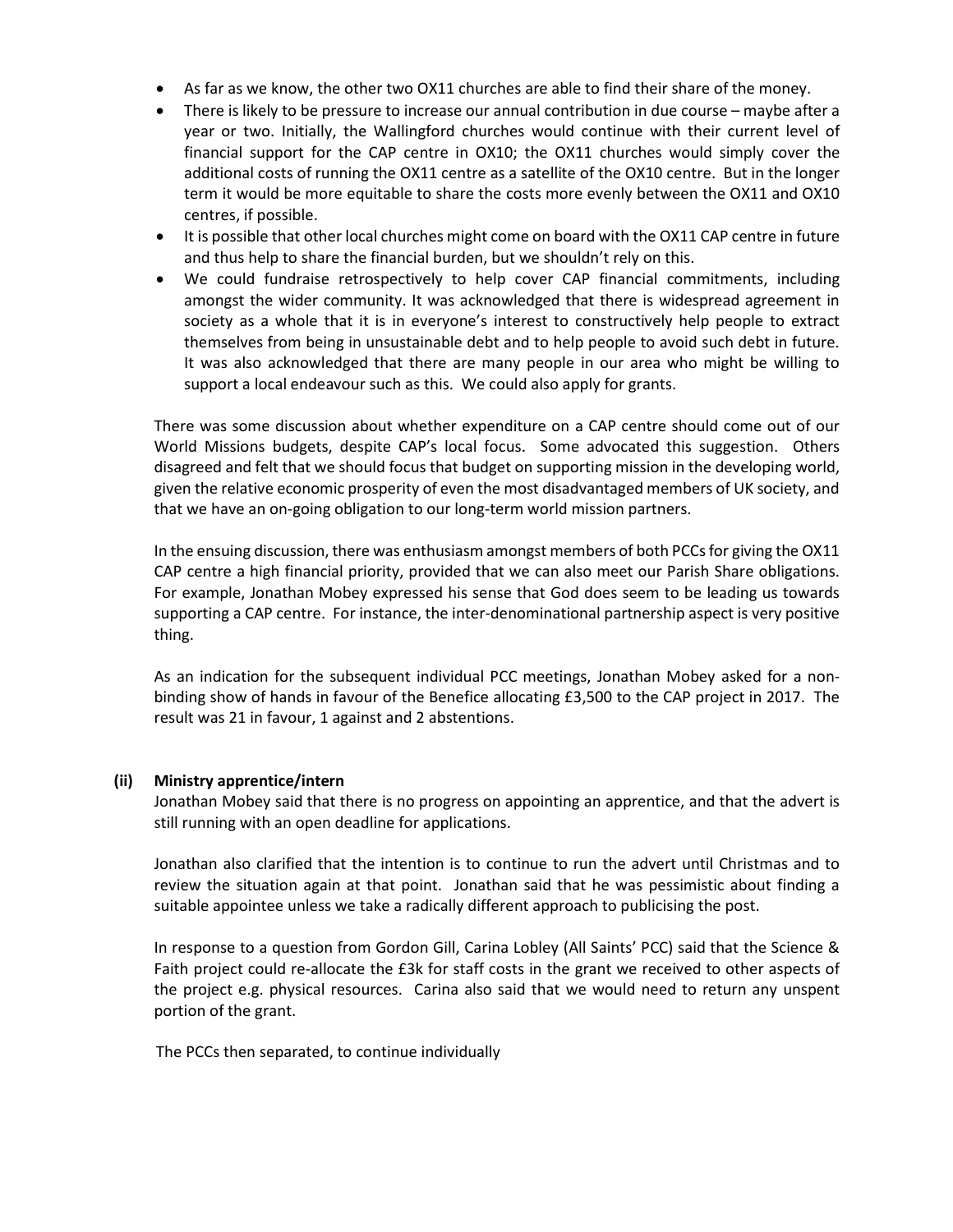## 2. All Saints' PCC

### Present:

Rev Dr Jonathan Mobey (Chair part-time) Rev Pam Rolls Mrs Sylvie Thompson **Mrs** Mrs Sylvie Thompson Mrs Sylvie Thompson Dr Carina Lobley **Mr Stuart Gibson** Mrs Naomi Gibson Mr John Pigott Mrs Liz Morris (Chair part-time) Mrs Helen Brook Mr Phil Corbishley Mrs Carol Pigott (secretary)

### Apologies for Absence

Apologies had been received from Mrs Hazel King, Mr Alex Reich, and Rev Jan Radford.

## 3. Minutes of the Previous Meeting

The minutes of the previous meeting were accepted unanimously, and duly signed.

## 4. Matters Arising from the Minutes

Helen Brook commented on item 6 (d) of the minutes, that in fact some parents do like "Familytype" services, and asked for children's participation in services to be placed on the next agenda. Action: Secretary

## 5. Committee Reports

### (i) Finance

Stuart had produced the revenue accounts for the  $\frac{3}{4}$  year to the end of September, and financial report.

We had accepted a £9,000 deficit budget for 2016. There might be a slight improvement, but we would still need to cut costs by about £4,000 to break even for the year. (In addition to approx. £7,000 shortfall on the path). In 2015, we had been £1,000 short in our Missions giving.

The discussions of the Combined PCCs, at the start of this meeting, had been on Parish Share, and CAP Debt Centre. The discussion continued, regarding the impact on All Saints', and the following points were made:

- Parish Share
- Jonathan stated that we have already agreed to pay the Parish Share in full for 2016
- Stuart explained that we need to pay this by the end of November, for the Deanery to receive the rebate
- For 2017, Chilton's share of the CAP Centre would be approx. £1,200, and Parish Share would rise by 4% to £22,880.
- However, the benefice would receive £1,000 from the Deanery towards funding the Children's and Families Worker (i.e. £300 for Chilton's share)
- There would also be no quinquennial in 2017, equating to £2,000 less for which to budget.
- Carina asked about communication. Are individuals aware how much per head our expenditure amounts to? She was also concerned for 2018
- Carina also wondered if the village could be asked to support the church building by a "Friends of All Saints'" initiative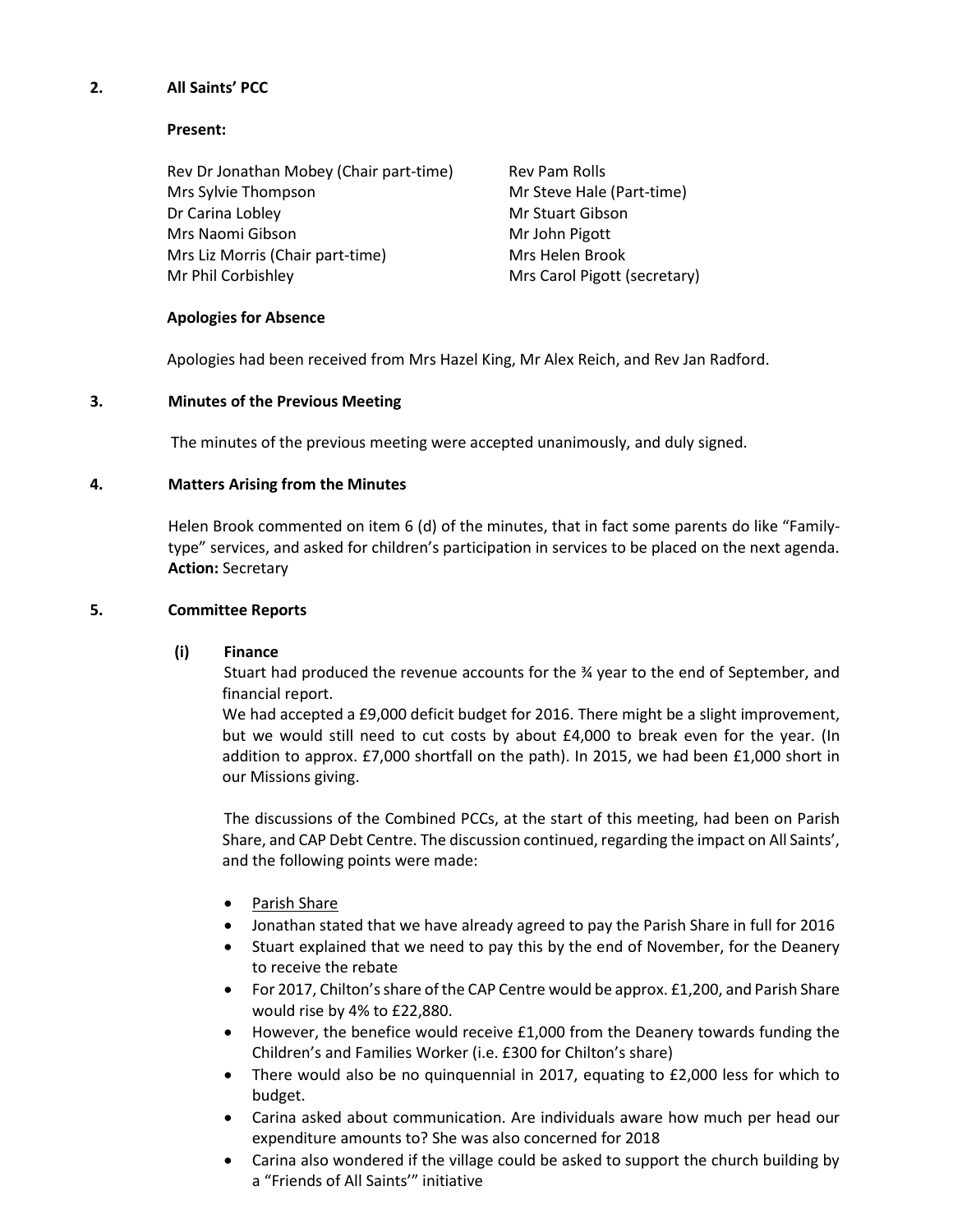- **•** Missions Giving
- Liz asked if we could pay Missions at the end of the year, reducing them proportionately if necessary, in order to cover the Share
- Pam and Helen were concerned that people give to church, expecting a proportion to go to Missions, and would not be happy to see this had not been done
- Stuart suggested an alternative would be for people to give to a "Missions" fund, and "Church" fund separately
- Stuart would send to Missions in Dec, as available
- CAP Debt Centre
- Liz asked if the CAP Centre could be regarded as missions giving
- Stuart replied that it would be better to ask people to support that as a separate project, with us fund-raising for it, and asking St Matthew's to underwrite the project
- Jonathan said we need to look at a 3-year commitment to the CAP Centre, which would be £10,000 total from the benefice.
- Pam expressed her strong objection to taking on new projects, and dropping old ones in the event of a shortfall in funding
- Hazel (by email) had expressed her opinion, that we could not afford to support the CAP Centre at the present time

(Steve Hale left the meeting at this point.)

The meeting voted on the following proposals:

# All Saints' are committed to the CAP Centre, and will aim to support with manpower and finances; but need St Matthew's to underwrite their financial obligation, in the event that there is a shortfall.

Proposed Carina Lobley, seconded Carol Pigott, carried 9 votes in favour, and 1 against.

(The Rector left the meeting at this point.)

### We aim to pay 100% of the Parish Share this year, and will endeavor to pay in full in 2017

Proposed Stuart Gibson, seconded Carol Pigott, carried 9 votes in favour, and 1 abstention

# Stuart Gibson and Helen Brook would discuss the Missions Allocation at the end of the year, and report back to PCC.

Proposed Carina Lobley, seconded Liz Morris, carried unanimously

(ii) Fabric

Andrew Hayes had circulated his usual comprehensive reports on the Fabric situation. (Tasks accomplished, and work to be done, etc.) Philip Waddy, church architect, had conducted the Quinquennial Survey, and this report was awaited.

The West Wall situation had been passed to the Standing Committee to deal with, at the last meeting. They would take action after the Quinquennial Report had been received. Action: Secretary

Liz was worried about the chestnut tree in the churchyard, which appeared to be dying. Fabric committee needed to be made aware. Action: John Pigott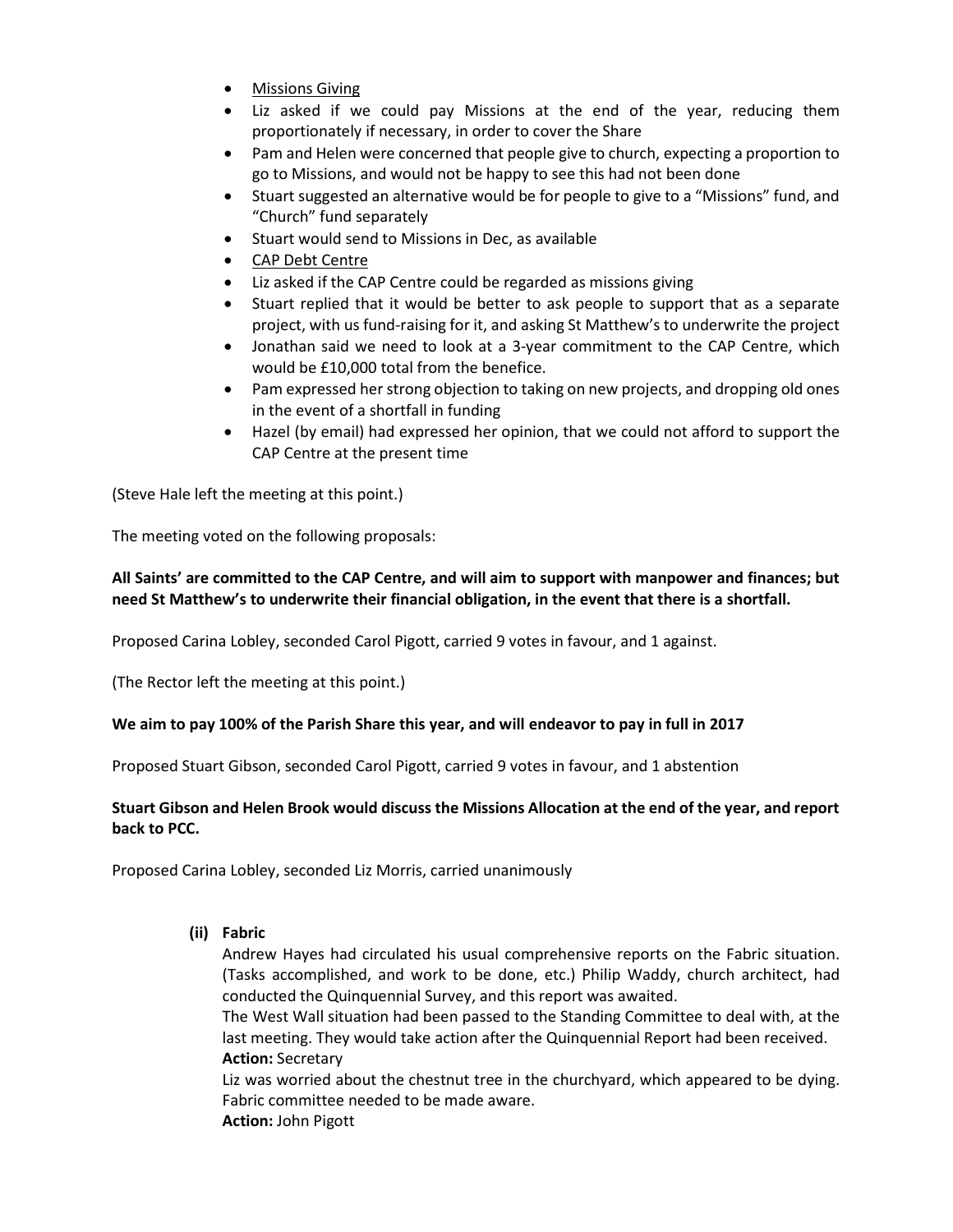#### 6. Harvest and Barn Dance feedback

The Barn Dance had been excellent, and many thanks were due to Alex and Sylvie, who had organised the event, and cooked all the food. Sylvie's daughters Laura and Rachel had also assisted; Laura in setting up the hall and kitchen, and Rachel with baking (6 cakes), and serving. The band (Shady Grove) and caller had been very good, and had also enjoyed the atmosphere themselves. They had also charged a very much reduced fee, as it was a charity event. 98 tickets had been sold, and the 9 band members made over 100 in total.

Alex had also raised money by organizing a quiz, based on the "geography" of Chilton, which was won by Brian Morris.

As usual, about half the ticket sales happened during the week before the dance.

Profits (for Tear Fund) amounted to over £411.

Sadly, £80 taken for the 8 tickets sold at the Rose and Crown, had been taken from behind the bar.

Harvest Sunday service had been very well attended, with Chilton School also participating. Hazel had sent feedback, that the service had been excellent, although she (and Liz), would have liked there to have been more fruit in the church decorations.

Disposal of the perishable produce had been a problem, with the service being after the Barn Dance. Also, there had been no mention in the Broadsheet, of the plan to have this produce available in church, for parishioners to come and take what they wanted, leaving donations for Tear Fund in the wall safe. John would move the produce from the altar rail to a pew by the door, to be more visible, and put a notice on the lychgate.

Immediately after the service, a member of the congregation had asked Carol if there was to be a lunch on the Monday. Ideas for next year included having a manned stall on the Sunday afternoon, and having a Barn Dance on the following Saturday. Whatever we do would need plenty of publicity.

(Carina Lobley left the meeting at this point)

# 7. Christmas Preparations

Naomi reported that these were in hand. Hazel had offered to approach the Garden Centre about the provision of a tree for the tower. PCC appreciated this offer.

Phil asked if there were plans to observe Advent. Pam thought Jean Barton might have materials for the home groups.

It was thought that Peter Shields would be enlisting help to organise Advent Doors again.

Carol reminded PCC that she would be away for Christingle (in February) but that she had asked Debra Dewhurst to organise them.

# 8. Future Dates

Tuesday 1<sup>st</sup> Nov Combined PCC at All Saints' Saturday 5<sup>th</sup> Nov Churchyard Working Party Sunday 4<sup>th</sup> Dec Toy Service Sunday 18th Dec Carol Services (PCC and other dates for 2017 added, below, for completeness)

### 9. Any Other Business

(i) Bier